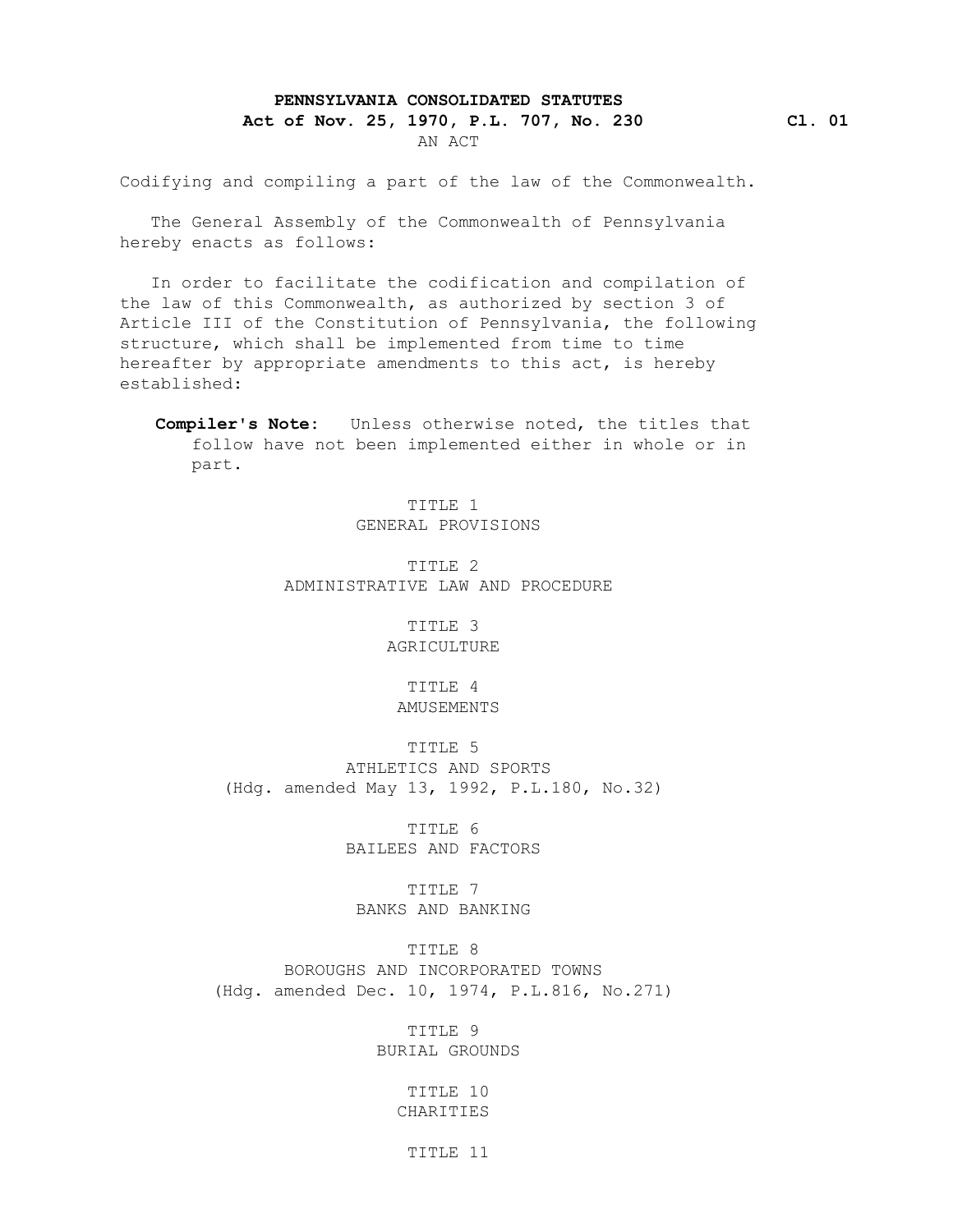CITIES

 TITLE 12 COMMERCE AND TRADE (Hdg. amended Dec. 10, 1974, P.L.816, No.271)

 TITLE 13 COMMERCIAL CODE (Hdg. amended Dec. 10, 1974, P.L.816, No.271)

> TITLE 14 COMMUNITY AFFAIRS

 TITLE 15 CORPORATIONS AND UNINCORPORATED ASSOCIATIONS

> TITLE 16 COUNTIES

 TITLE 17 CREDIT UNIONS (Hdg. amended Dec. 19, 1990, P.L.834, No.198)

> TITLE 18 CRIMES AND OFFENSES

> > TITLE 19 (Reserved)

 TITLE 20 DECEDENTS, ESTATES AND FIDUCIARIES (Hdg. amended Dec. 10, 1974, P.L.816, No.271)

> TITLE 21 (Reserved)

 TITLE 22 DETECTIVES AND PRIVATE POLICE

> TITLE 23 DOMESTIC RELATIONS

> > TITLE 24 EDUCATION

 TITLE 25 ELECTIONS

 TITLE 26 EMINENT DOMAIN

TITLE 27

 ENVIRONMENTAL RESOURCES (Hdg. amended Dec. 10, 1974, P.L.816, No.271)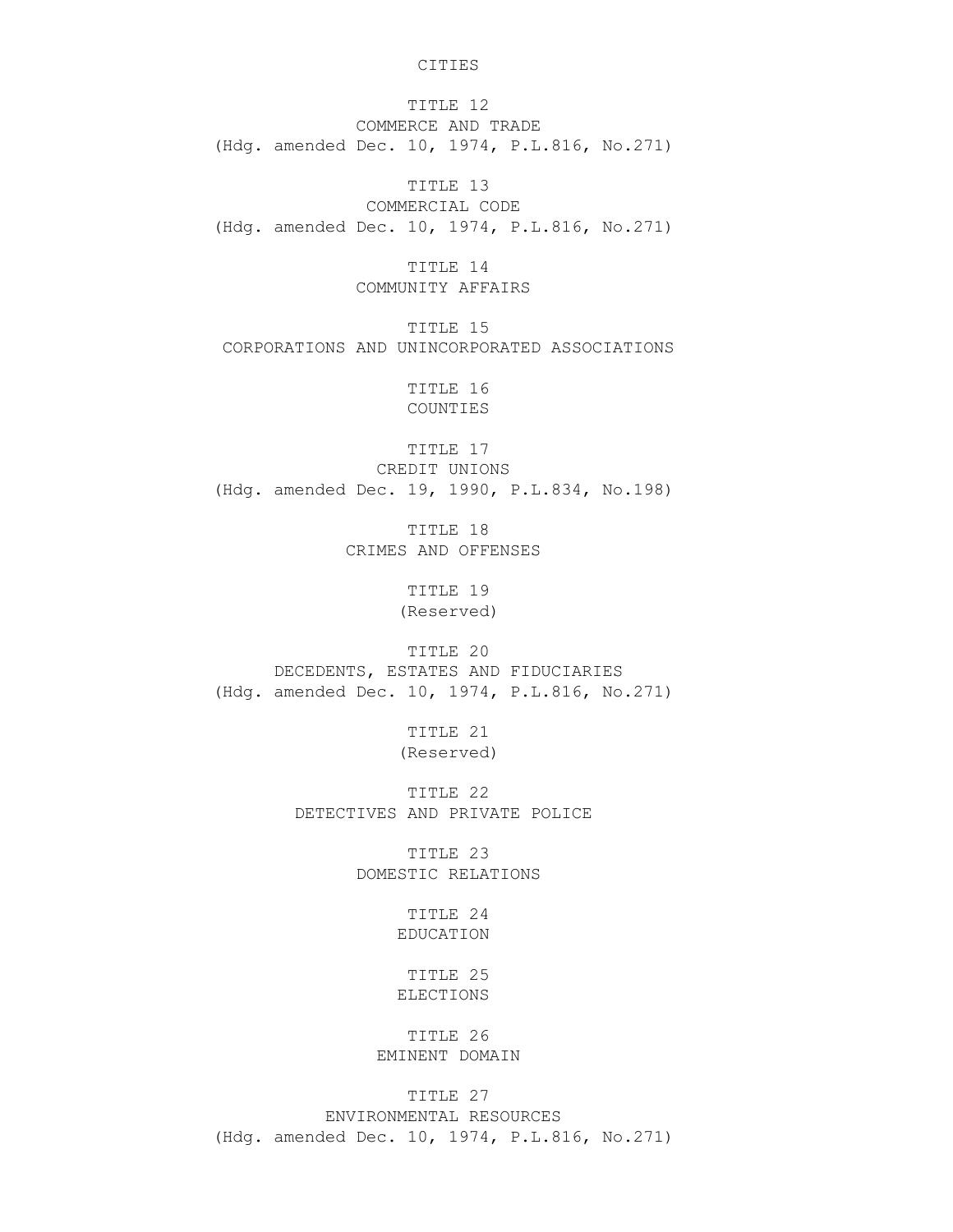TITLE 28 ESCHEATS (Hdg. amended Dec. 10, 1974, P.L.816, No.271)

> TITLE 29 FEDERAL RELATIONS

 TITLE 30 FISH

 TITLE 31 FOOD

> TITLE 32 FORESTS, WATERS AND STATE PARKS

> > TITLE 33 FRAUDS, STATUTE OF

> > > TITLE 34 GAME

 TITLE 35 HEALTH AND SAFETY

 TITLE 36 HIGHWAYS AND BRIDGES

TITLE 37

 HISTORICAL AND MUSEUMS (Hdg. amended Dec. 10, 1974, P.L.816, No.271)

 TITLE 38 HOLIDAYS AND OBSERVANCES (Hdg. amended Dec. 10, 1974, P.L.816, No.271)

> TITLE 39 INSOLVENCY AND ASSIGNMENTS

> > TITLE 40 INSURANCE

 TITLE 41 (Reserved)

 TITLE 42 JUDICIARY AND JUDICIAL PROCEDURE

> TITLE 43 LABOR

TITLE 44

 LAW AND JUSTICE (Hdg. amended Dec. 10, 1974, P.L.816, No.271)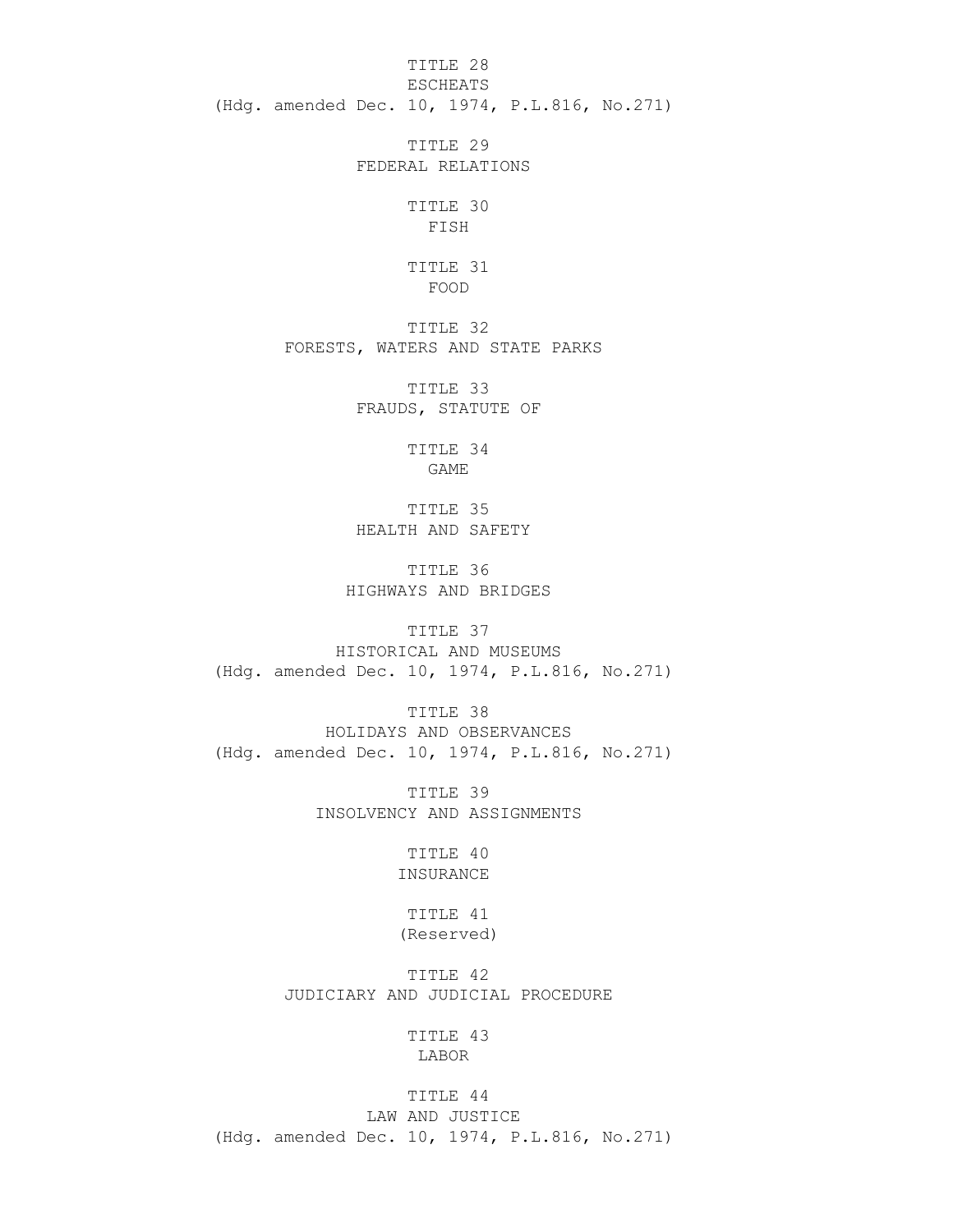TITLE 45 LEGAL NOTICES

 TITLE 46 LEGISLATURE

> TITLE 47 LIQUOR

 TITLE 48 LODGING AND HOUSING (Hdg. amended Dec. 10, 1974, P.L.816, No.271)

> TITLE 49 MECHANICS' LIENS

 TITLE 50 MENTAL HEALTH

 TITLE 51 MILITARY AFFAIRS

 TITLE 52 MINES AND MINING

 TITLE 53 MUNICIPALITIES GENERALLY (Hdg. amended Dec. 10, 1974, P.L.816, No.271)

> TITLE 54 NAMES

 TITLE 55 (Reserved) (Hdg. amended Dec. 10, 1974, P.L.816, No.271)

> TITLE 56 (Reserved)

 TITLE 57 NOTARIES PUBLIC

> TITLE 58 OIL AND GAS

 TITLE 59 PARTNERSHIPS

> TITLE 60 PEDDLERS

 TITLE 61 PENAL AND CORRECTIONAL INSTITUTIONS